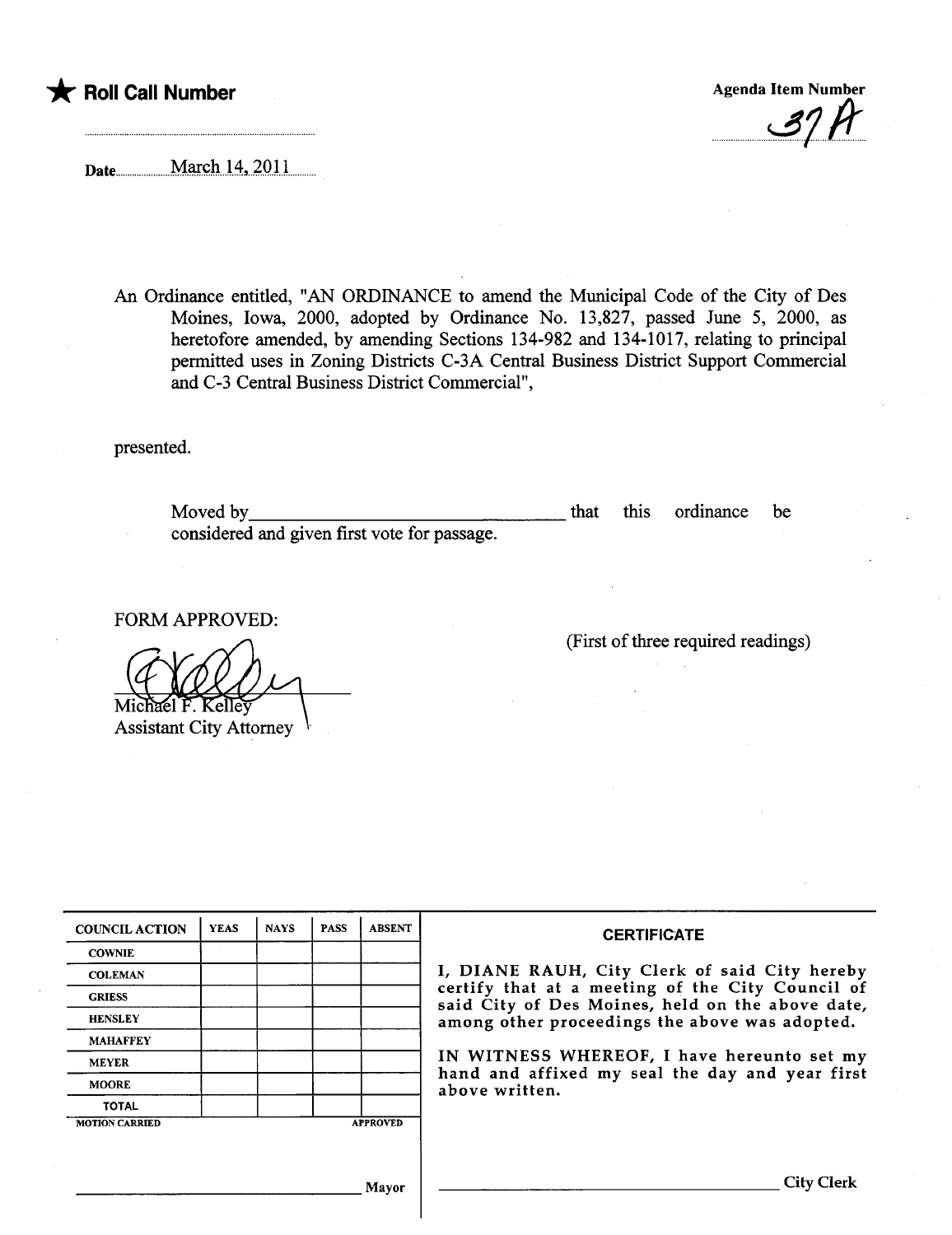a14

- AN ORDINANCE to amend the Municipal Code of the City of Des Moines, Iowa, 2000, adopted by Ordinance No. 13,827, passed June 5, 2000, as heretofore amended, by amending Sections 134-982 and 134-1017, relating to principal permitted uses in Zoning Districts C-3A Central Business District Support Commercial and C-3 Central Business District Commercial.
- Be It Ordained by the City Council of the City of Des Moines, Iowa:

Section 1. That the Municipal Code of the City of Des Moines,

Iowa, 2000, adopted by Ordinance No. 13,827, passed June 5, 2000,

as heretofore amended, is hereby amended by amending Sections 134-

982 and 134-1017 relating to principal permitted uses in Zoning

Districts C-3A Central Business District Support Commercial and C-3

Central Business District Commercial, as follows:

## Sec. 134 - 982. Principal permitted uses.

Only the uses of structures or land similar to those that follow shall be permitted in the C-3A central business district support commercial district:

- (1) Any use permitted in and as limited in the C-2 district, except gas stations and retail fuel sales businesses.
- (2) Assembly and packaging of small components from the following previously prepared materials: metal, wood, plastic, paper or rubber.
- (3) Automobile body and fender repair shop, but not including wrecking or used parts yards or outside storage of automobile component parts.
- (4) Lumberyards and building material sales yards.
- (5) Manufacturing, packaging and storage of dairy products.
- (6) Manufacture or treatment of products incidental to the conduct of a retail business carried out on the premises.
- (7) Printing and publishing houses.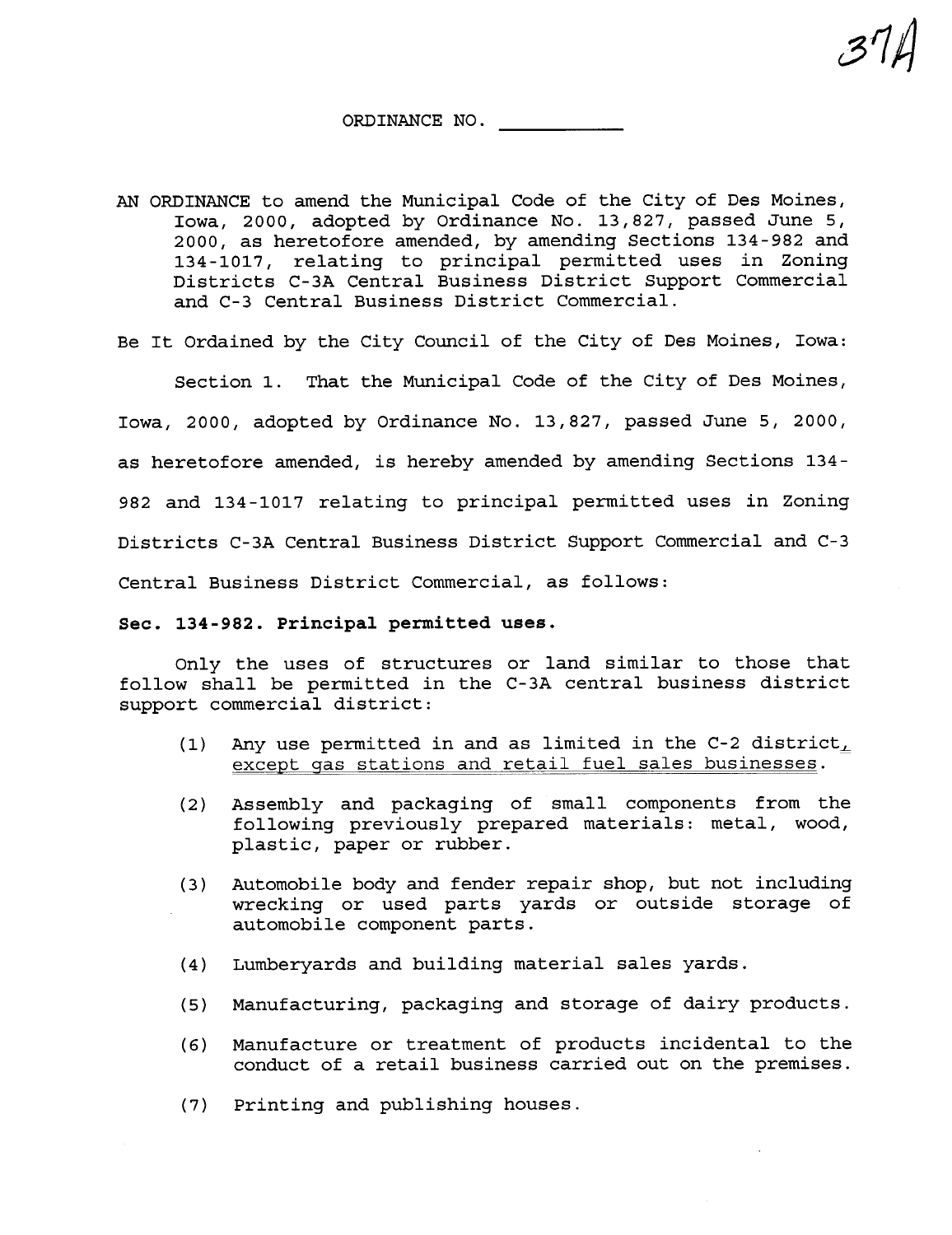- (8) Storage of nonflammable and nonexplosive goods.
- (9) Transportation passenger terminals, including bus stations, railroad passenger stations or other passenger terminals.
- (10) Truck rental establishments.
- (11) Warehousing, retail or wholesale.
- (12) Combinations of the uses in subsections (1) through (11) of this section.
- (13) Off-premises advertising signs.
- ( 14 ) Machine shops.

## Sec. 134-1017. Principal permitted uses.

Only the use of structures or land similar to those that follow shall be permitted in the C-3 central business district commercial district:

- (1) Any use permitted in and as limited in the C-2 district,<br>except that no off-premises advertising signs, gas stations or retail fuel sales businesses shall be permitted in the C-3 district.
- (2) Manufacture or treatment of products incidental to the conduct of a retail business carried out on the premises,<br>provided all activities shall take place within provided all activities completely enclosed buildings.
- (3) Printing or publishing houses.
- (4) Storage of nonflammable, nonexplosive, and nonperishable goods.
- (5) Transportation passenger terminals, including bus stations, railroad passenger stations, or other passenger terminals.
- (6) Combinations of the uses in subsections (1) through (5) of this section.
- (7) Shelter for homeless, subject to the following conditions: